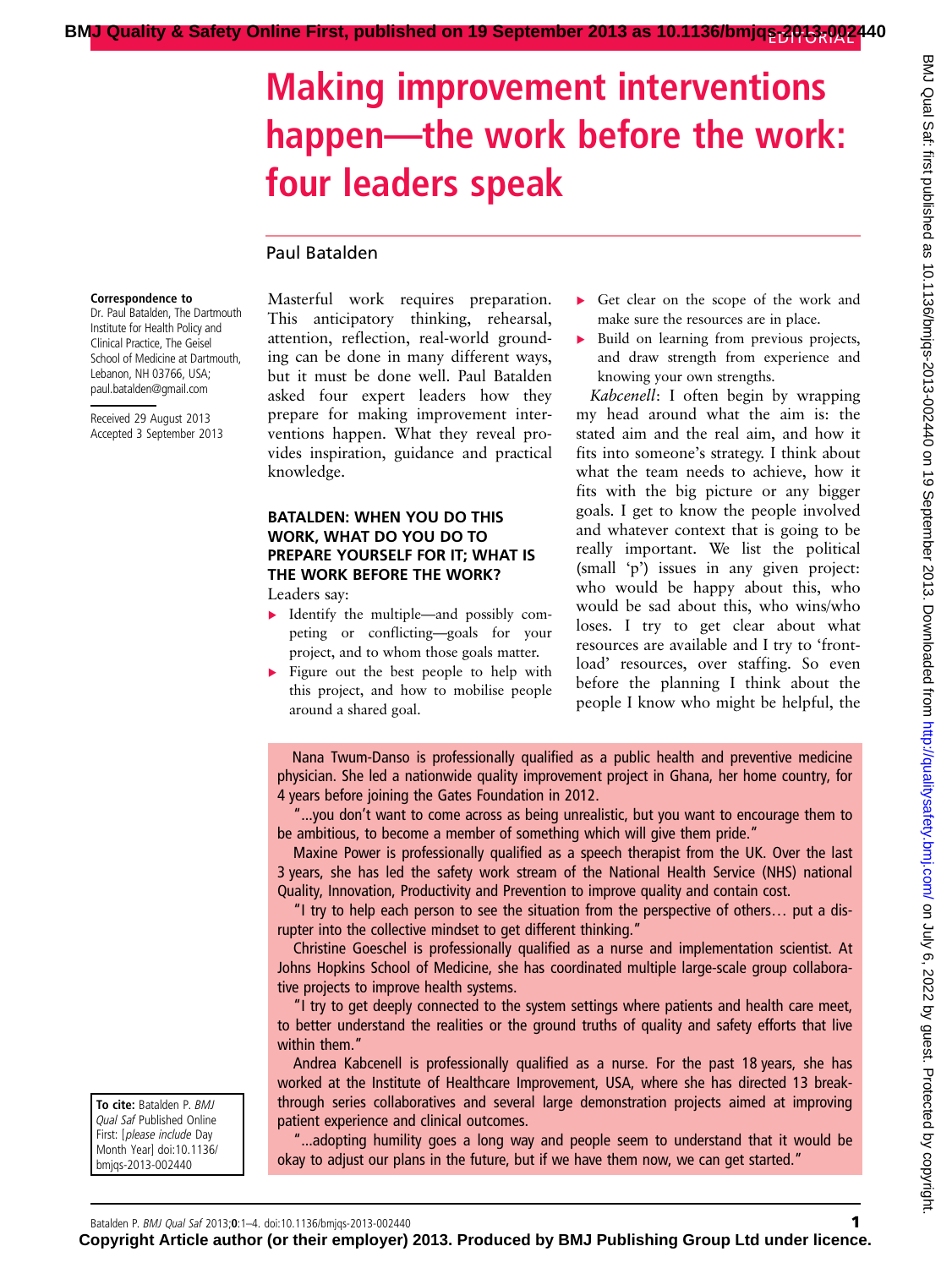people who might have had experiences like this, actual resources designated for the project as well as resources that I have in my world that would help make this go well.

Goeschel: I've changed over time. I used to cull the literature to really understand as deeply as I could what was being written by experts about what we could do to improve. Now after finishing a doctorate and moving to academia, I also try to get deeply connected to the bedside in hospitals, to better understand the realities or the ground truths of quality and safety efforts within them. I look at my calendar and try to block out more time than I think I'm going to need. I make promises to myself to take care of myself —though I'm not always successful. I look at the people around me who will be involved and who might be ready for a bigger, more expansive role than what they have done in previous projects.

Power: The first thing I ask myself, "Am I the right person to be leading this work?" Then, "Are there things that I know, have learned, or that I have experienced which potentially will bring value to the challenge that lies before us?" Invariably there are some things I don't know or skills I don't have, and I am left thinking, "Who else, who are the people we need to be talking to before the work even starts?" Who will help us get a sense of what the context is? How is this connected to my core values? I know that if that is true, it will be significantly easier to work with this team, this project. I also try to be clear about who are the other people who want this improvement.

Twum-Danso: I begin by preparing myself psychologically for the initial reaction—sometimes negative, neutral, or "here we go again, something new to try, something new to create more work for us." I try to help people to think about the future in relation to the status quo: the frequency of death, missed opportunities or whatever the problem may be as related to what might be possible in an improved situation. But you have to do this in a balanced way … you don't want to come across as being unrealistic, but you want to push them to be ambitious, to become a member of something which will give them pride. It's hard, really hard to do this work well.

## BATALDEN: DWIGHT EISENHOWER SAID THAT PLANS ARE WORTHLESS BUT THAT PLANNING IS ESSENTIAL. HOW DO YOU DO PLANNING FOR IMPROVEMENT INTERVENTIONS?

Leaders say:

- ▸ Articulate a compelling vision of what the improvement will achieve—one that appeals across many audiences.
- ▸ Identify: where have we been, where are we now, and where are we going?
- Think about how things can look different in 5 years time, and what could go wrong as well as right on the way.
- $\blacktriangleright$  Plan—with timelines—but make sure you do as well, and remain wide open to the possibility that your plan may need to be revised.
- Really get to grips with the context in which you are working, including the cultural and logistical environment and the other players in the field on whom you may depend.
- ▸ Focus on getting the operational detail right.
- ▸ Listen hard at the beginning, and keeping listening as the plan unfolds so you learn how to make it better.

Goeschel: I frequently say that we have to be really comfortable with complexity but realise that chaos sometimes puts us over the edge. So allowing the development of a plan, a framework of what we hope to achieve, how we expect it to happen, who we think needs to be involved, what our going-in assumptions are and how we think we are going to get the data that we need to support our knowledge that improvement has or has not occurred is critically important. But after we have a plan that the project team can acknowledge, it may be even more important to capture where we are actually going—giving ourselves permission to start discovering all that we missed and being open to the possibility that we have been completely off course, or that we need to listen even more carefully to those with whom we are working. In academia, we have a lot of people who think that the 'work' is to just do the plan. On the flip side we also have several people who would love to talk forever about the various plans we could have—never doing anything. So, I think it is a matter of finding the balance between pushing for the development of something that is relatively concrete while explicitly setting the expectation that we may not have gotten it right. We need the commitment from every member of the team to continue to move forward while putting our concerns, questions and confusion on the table for all to review and act on.

Power: I think about planning in three parts: where have we been?, where are we now?, and where to do we want to go? This begins by listening and trying to really understand the work that has gone before, giving very strong signals that it is respected and valued. So, I listen a lot. I go to the place where the people are and I listen again. When I'm three generations of contacts in—people available referring to the next referring to the next—I usually find that I understand the space and have sufficient knowledge about how people have been working and how well that has worked for them. I usually do not try to become a content expert. Transitioning from 'where we are now?' through 'what we are confident and comfortable in doing?' towards a more radical 'what could this look like if we stretched ourselves to better our best?' is interesting as well. This transitioning allows you to draw on some of your prework about best-in-class examples or places. The aim is: put a disrupter into the collective mindset to get different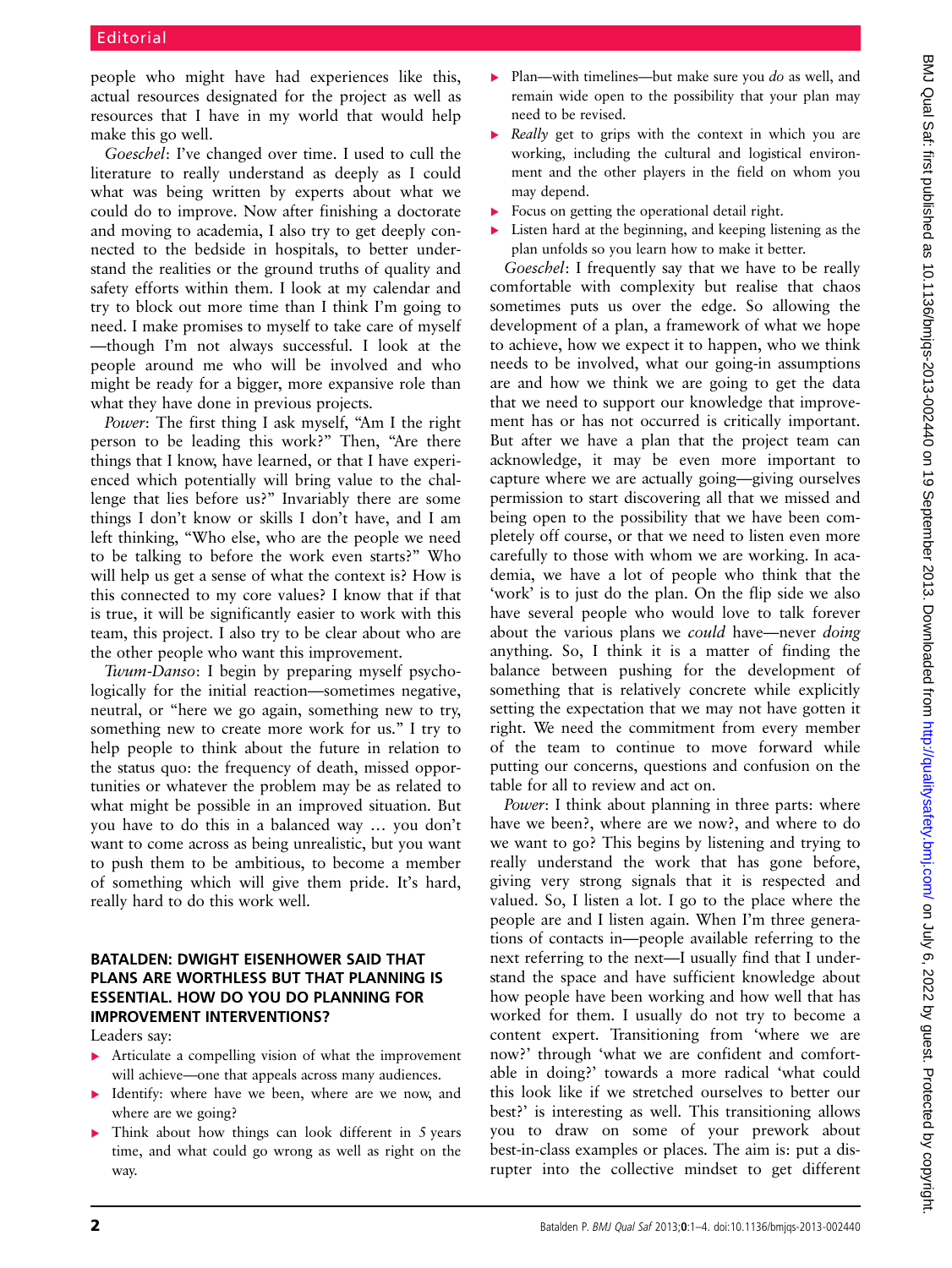thinking. Learning what that might do to people has been another significant part of my own learning. Some people love the disruptive provocation and will run with you until they can run no more. Others feel very uncomfortable and I have learned to recognise that discomfort and acknowledge my understanding of their reaction as key to keeping them with me.

Planning includes being able to describe a compelling vision. It is often helpful to have several different ways of describing a vision, so it is appealing to those delivering day-to-day care, those working in the system, and those who are more policy-oriented, such as those in the Department of Health. I bring them into the same room together, helping them all focus on the shared goal. I try to help each person to see the situation from the perspective of others. Together we create a shared vision of what 'good' might be. We work like a village more than as individuals in silos. This connecting role can be quite a challenge, though not all improvement challenges are equally complex. I realised that often we don't give people an estimate of the anticipated degree of the difficulty of the change, nor do we engage them in conversation about it. I have learned to get a sense of the complexity, how it might be simplified, and how we can get the skills and people necessary for the challenge. This step is just so critical.

Twum-Danso: In Ghana, the approach we used was new, so we began our planning with staffing. We wanted enough time for recruiting, training and coaching the new staff so they understood what we were trying to achieve—both content and culture. Our improvement approach involved behaviour change, and many job applicants were not aware of the cultural changes involved in these ways of working. If the new project officers weren't ready to work on their own after our training, we did joint site visits with them for 3–12 weeks—whatever was necessary—for us to feel confident that each person understood the work content and had the right attitude to facilitate change. We had to plan protected site visit time for the change facilitators. In the Ghanaian context, we can do very little coaching by telecom technology because the telecom infrastructure is weak and/or too expensive. Because so much of it involves behaviour change, the facilitating change agent has to be compelling and reliable. If you commit to visit monthly, then you should do that. If you don't, people will lose faith and trust in you. You will be like others who have disappointed them previously.

Further, we had to make allowances for the 3–4 h travel over bad roads in rural areas to get to particular clinics. We used Excel spread sheets to calculate complex factors: number of site visits possible in a day or week in a particular region, proper mix of 'weekends in the region' versus 'returns to the office,' and considerations of the burden(s) of travel! Because

we didn't want to disappoint our quality improvement (QI) teams, we had to carefully plan logistics to meet the expectations set. We had to plan the logistics of getting rural auto travel in Ghana: vehicle(s), driver(s), fuel, funding—all in the right places at the right times. Something as simple as having available funds could be such a hurdle! The amount of money was not the issue. The challenges were in the administrative bottlenecks related to moving money. Sometimes, those controlling money or its movement were not as time-sensitive to the needs in the field as the project officers were. Sometimes there were delays in communication, bank wire transfers, contracts, and so on. I was amazed! Sometimes vehicles in for repair didn't come back in a timely way, or the costs of needed repairs exceeded the costs of renting an alternative vehicle for the next year and we needed to make those decisions in a timely way. These administrative issues and amount of logistic detail were not my area of expertise. Nevertheless, I had to pay attention and get involved with them or we would have had staff sitting in the office unable to do the fieldwork that we knew was so critical to change management.

Last, and maybe most importantly, we were working in partnership with bigger institutions that were not as directly involved with the project. Based on their good understanding of the project and our understanding of their plans and time requirements, we had to match our time plans with theirs to avoid disappointments and achieve necessary project elements. We did this in joint meetings which also required careful attention to logistics to avoid driving 2–3 h for a meeting where critical people weren't present. My time 'planning' meant time trying to keep things moving forward. I could literally spend 4 h a day on the phone with team members in Accra and in Boston. It was all coordination. So my main 'planning' job was really coordination and anticipating enough 'oil' to keep the wheels turning.

Kabcenell: I start planning with a standard work template and begin 'pattern matching.' I pull plans from similar past projects, thinking deeply how this may be different and similar, and what implications that might have. I develop a time line with milestones, trying to imagine what they may be, even if I don't have precise details. Then I try to make that a shared timeline that everyone is working from. This is not always easy because many don't think in timelines. With a draft, I then get as many people on the project as possible involved in the planning. One trick I use involves getting those involved together and asking them to imagine a time 4 or 5 years after the project. I invite them to tell the story about how the project went and what happened. Sometimes it gets kind of silly and whimsical, but rarely is it pessimistic. It is too soon to be pessimistic. This actually helps us with the milestones a little bit. If I have gotten the aims and strategy right, we then start to think about the actual